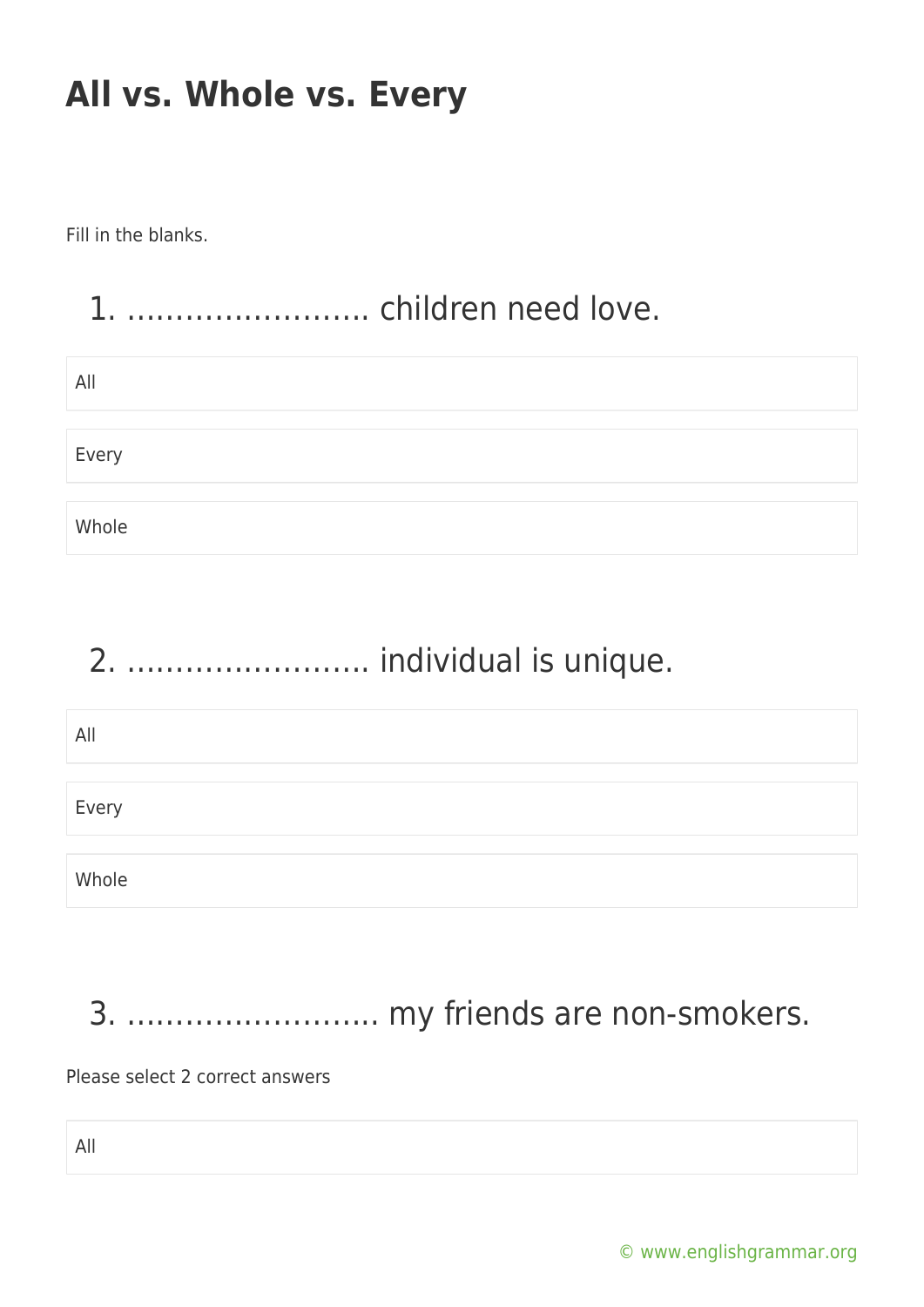All of Whole of

### 4. I have invited …………………… my friends.

All Every Whole

#### 5. I have written to ……………………… friend I have.

| al    |  |  |  |
|-------|--|--|--|
|       |  |  |  |
| every |  |  |  |
|       |  |  |  |
| whole |  |  |  |

[© www.englishgrammar.org](https://www.englishgrammar.org/)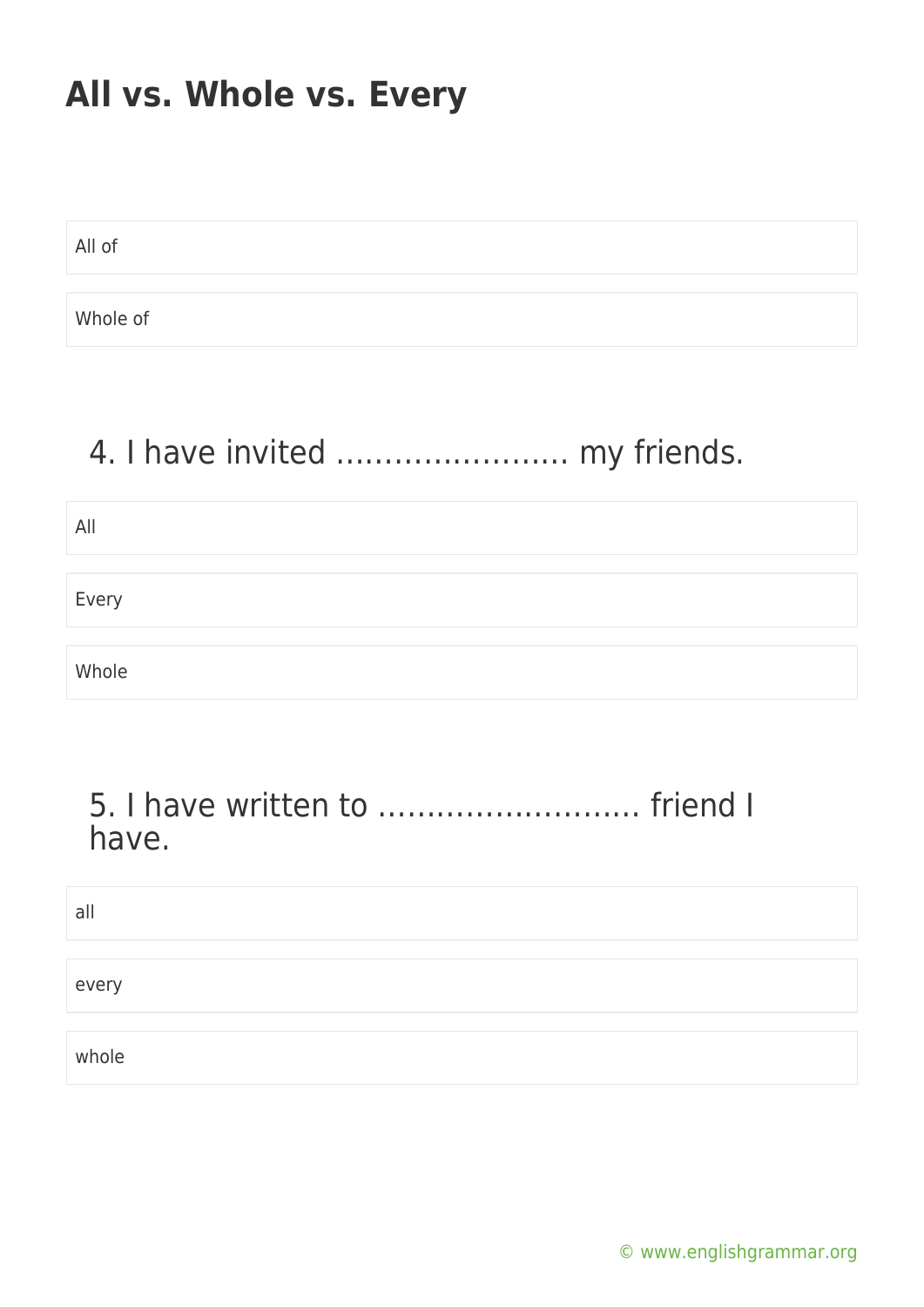#### 6. He enjoys ……………………… music.

| all   |  |  |  |
|-------|--|--|--|
|       |  |  |  |
| every |  |  |  |
|       |  |  |  |
| whole |  |  |  |

7. ……………………… Mumbai was under water.

Please select 2 correct answers

| All    |  |
|--------|--|
|        |  |
| All of |  |
|        |  |
| Whole  |  |

8. The ………………………. of Mumbai was under water.

all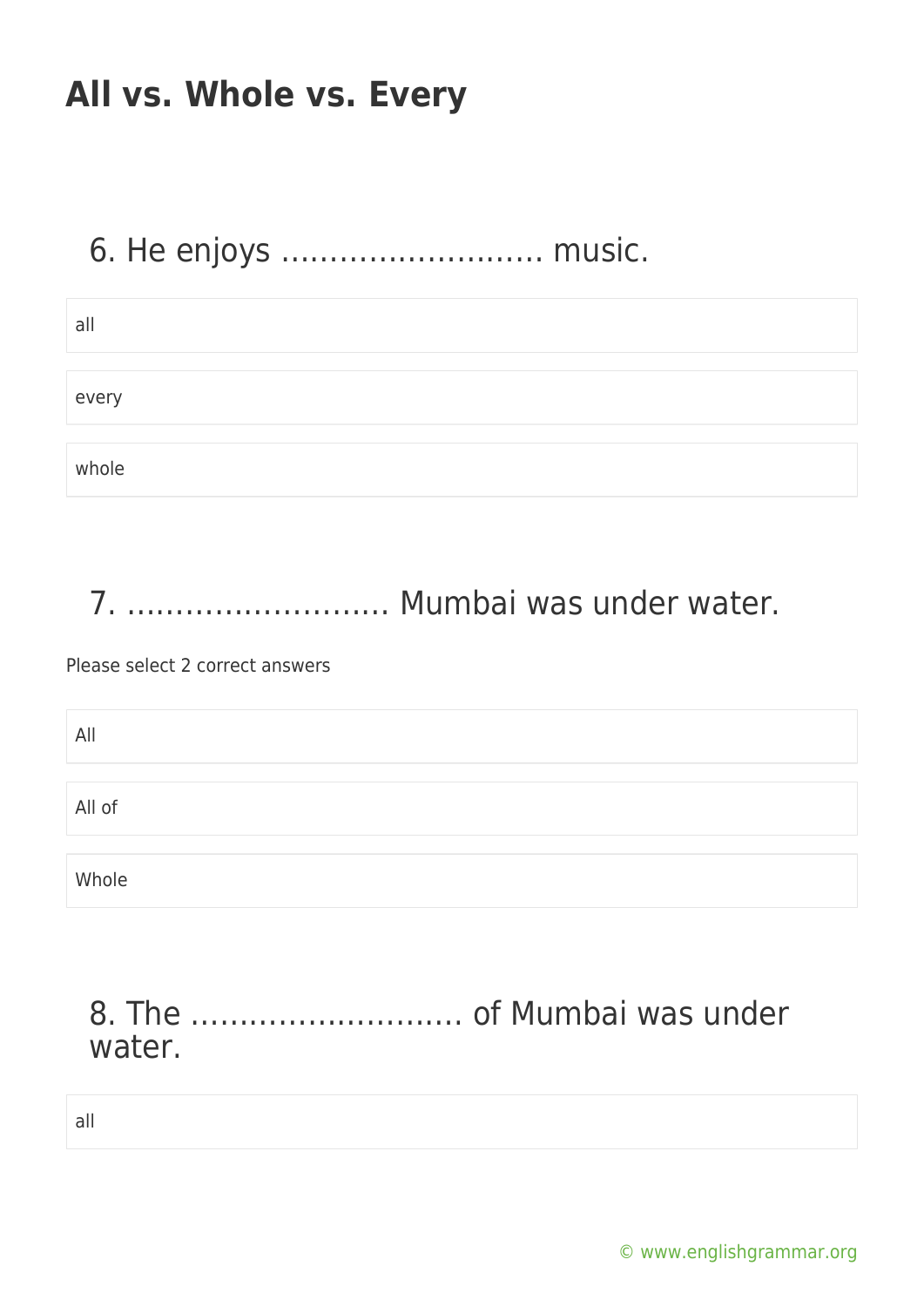whole every

#### 9. I spent the ………………………. day at home.

| all   |  |  |  |
|-------|--|--|--|
|       |  |  |  |
| whole |  |  |  |
|       |  |  |  |
| every |  |  |  |

## 10. He lived his .................................. life in exile.

| all   |  |  |
|-------|--|--|
|       |  |  |
| whole |  |  |
|       |  |  |
| every |  |  |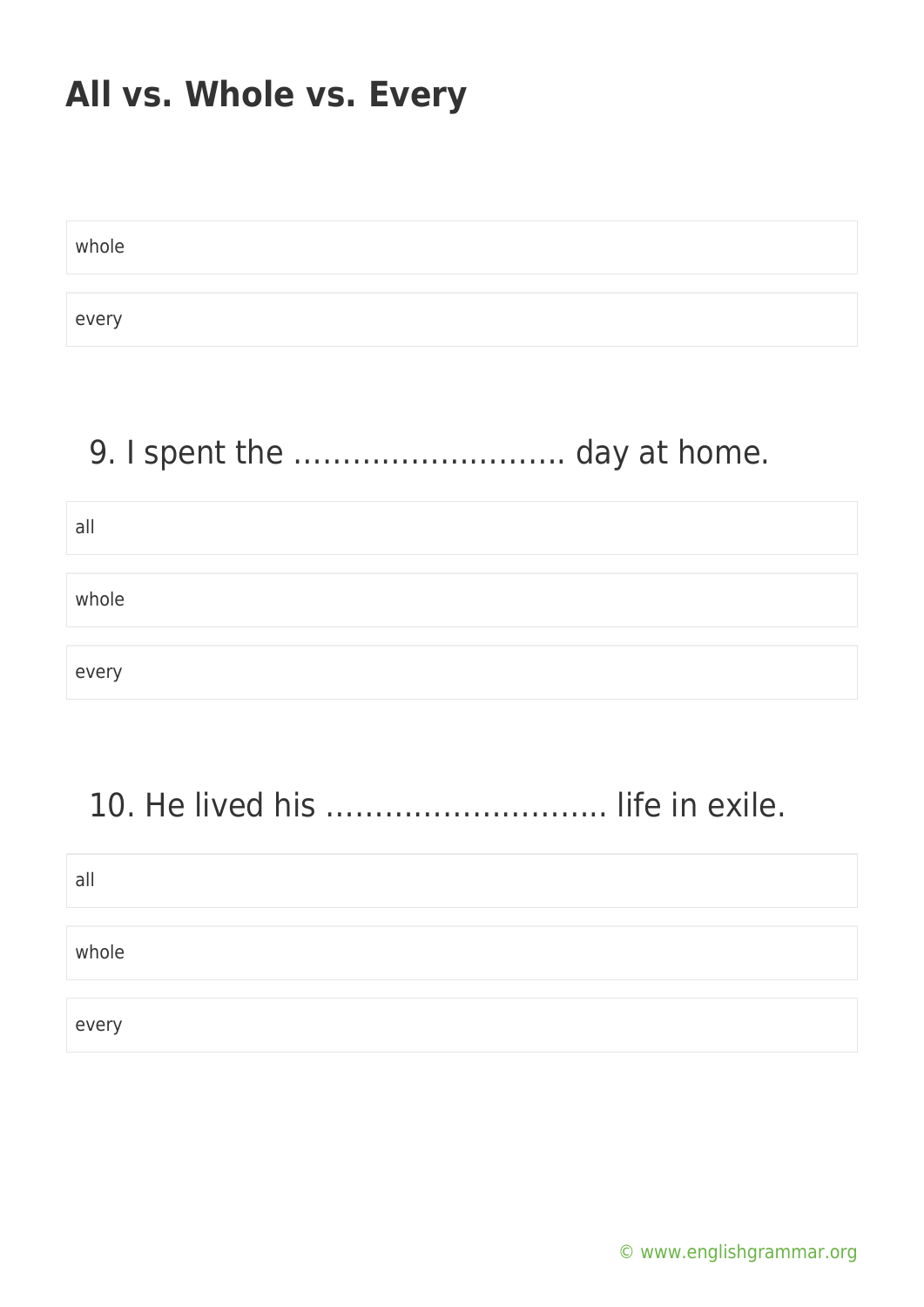11. The cat has drunk ……………………….. the milk.

Please select 2 correct answers

| all    |  |
|--------|--|
|        |  |
| all of |  |
|        |  |
| whole  |  |

#### 12. I have just read the …………………… of Brothers Karamazov.

| all   |  |
|-------|--|
|       |  |
| whole |  |
|       |  |
| every |  |

#### Answers

All children need love.